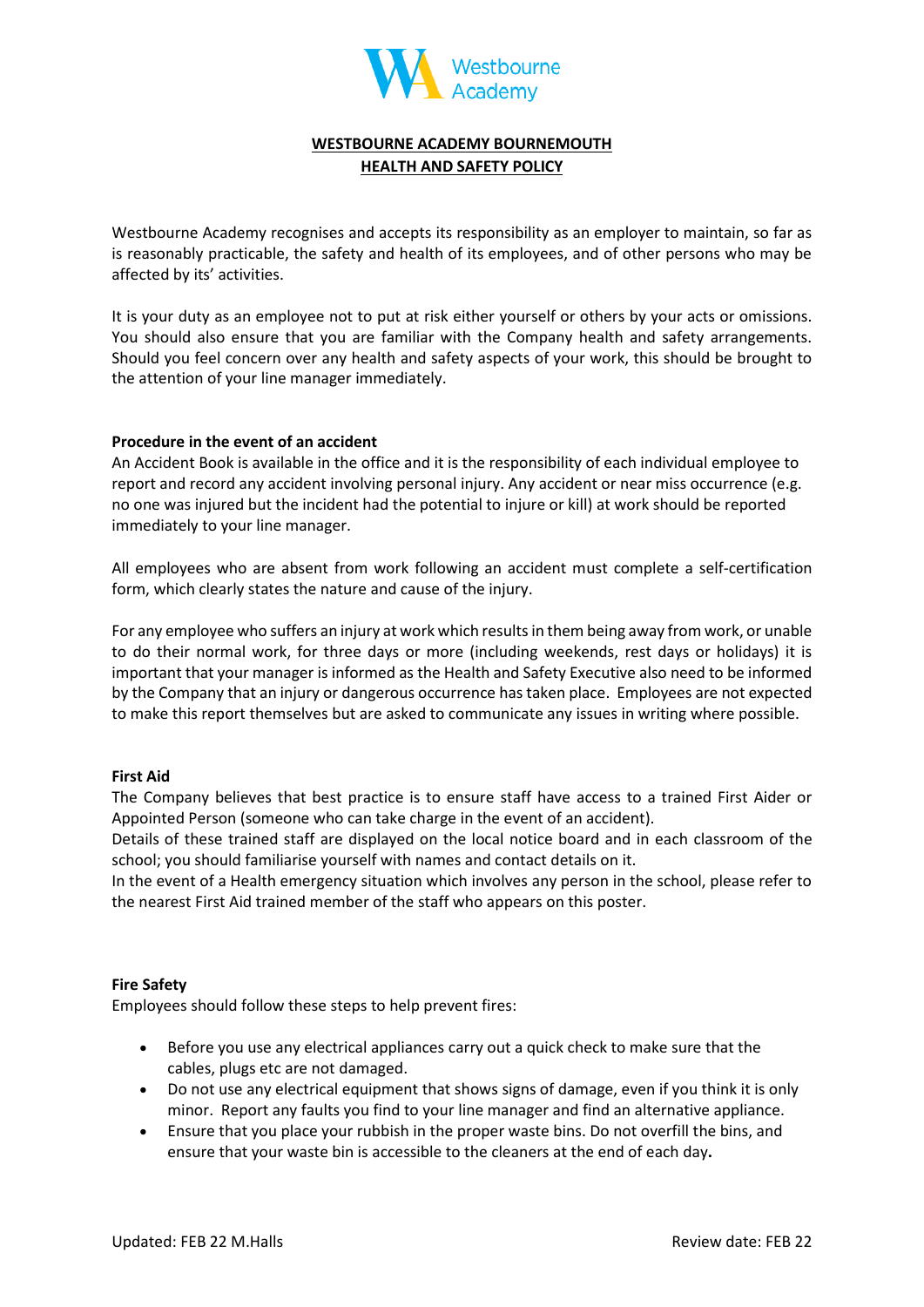

Action to take when the fire alarm goes off:

- Immediately stop what you are doing and walk (do not run) to the nearest available safe fire exit. If your nearest exit/route is obstructed, choose another route. Make sure that you are aware of the fire exits and routes in your area.
	- ➢ Direction signs should indicate the route to your fire exit. These comprise a white arrow on a green background sometimes accompanied by the words 'FIRE EXIT'. The arrows indicate the direction of the nearest fire exit.
- Follow the instructions of any designated Fire Warden.
- Do not use a lift to leave a building always use designated stairs.
- Make your way to the appropriate assembly point.
- Once you are at the assembly point you should report to the Fire Warden, so that they can account for the people in their designated area.
- Do not leave the designated assembly point, or attempt to re-enter the building, until you have been instructed to do so by the Fire Warden.

Action to take if you discover a fire:

- RAISE THE ALARM! This can be achieved by breaking the glass on the call points or by shouting the instruction "Fire – call the fire brigade".
- Raise the alarm even if the building is fitted with an automatic fire alarm system, which has not yet activated - you must not wait for it to do so of its own accord. The alarm must be raised for every occurrence of a fire, no matter how small it appears to be. This will ensure that people in the building have adequate notice to evacuate should it begin to spread quickly. In addition, modern furnishings may allow the fire to develop unnoticed, so time is of the essence if everyone is to get out safely.
- Call the fire brigade at the earliest available, and safe, opportunity and do not attempt to tackle the fire unless you have been appropriately trained and can safely do so e.g. a small fire in a waste paper basket. Unless you have been trained you could be putting yourself or somebody else at risk.

### **Personal Safety while working**

If you have to work alone, then you need to develop an awareness of the risks and how to minimise them.

Westbourne Academy has two open offices where all members of the Administration team and the Academic team work together.

Teachers, due to the nature of their role, work alone in the classrooms where there is a window in every door, for the safety and safeguarding of all students and members of the staff.

Prior to making an appointment with someone you do not know, obtain as much information as possible about the person you are meeting and arrange to meet the person in Company premises. Always ring back the telephone number you have been given to confirm that it is legitimate. If a mobile number is given you should always ask for an alternative fixed line number.

If visiting, let your colleagues or manager know where you are going, with whom and what time you are expecting to return. If you think that you are going to run over your original timescales, let your colleagues / manager know.